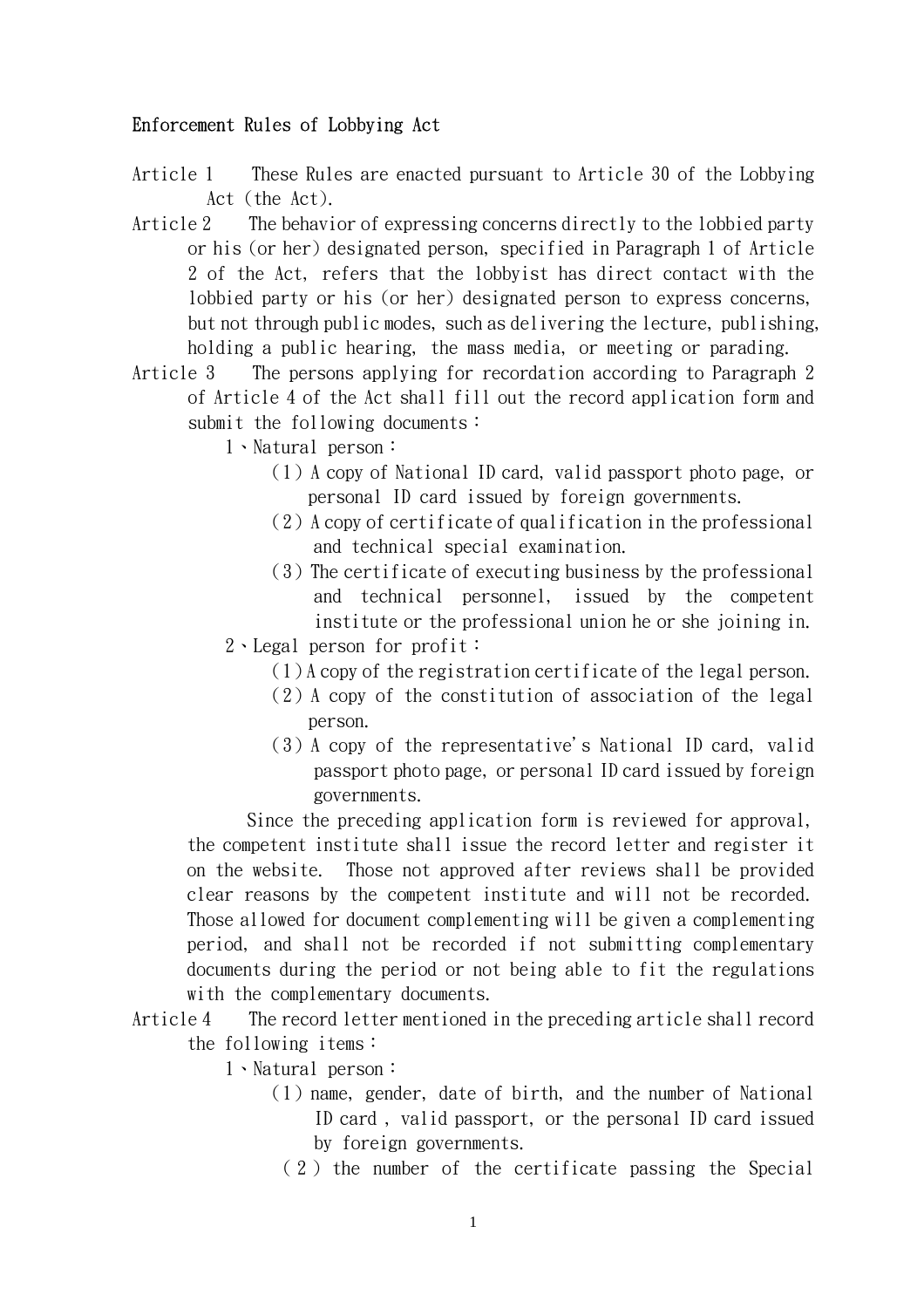Qualification Examination for Professional and Technical Personnel.

- $(3)$  the number of the certificate of executing business.
- $(4)$  other items designated by the competent institute.
- 2、Legal person for profit:
	- $(1)$  the title and the address of the main office.
	- $(2)$  the name of the representative and the number of National ID card , valid passport, or the personal ID card issued by foreign governments.
	- $(3)$  the number of the registration certificate of the legal person.
	- $(4)$  other items designated by the competent institute.
- Article 5 The organizations served before, specified in Article 10 of the Act, include the agency and its subordinated offices.
- Article 6 Family members living together, specified in Subparagraph 1, Paragraph 2 of Article 12 of the Act, refer to parents or family members specified in Article 1123 of the Civil Act.
- Article 7 The number of personal ID document, specified in Item 1, Subparagraph 1 and Subparagraph 2, Paragraph 1 of Article 13 of the Act, refers to the National ID number or the number in a valid passport of a citizen of the ROC, or the number of a valid passport or a personal ID card issued by the government of a foreigner's country.
- Article 8 The number of the certificate of executing business by the professional and technical personnel, specified in Item 7, Subparagraph 1, Paragraph 1 of Article 13 of the Act, refers to the number on the certificate of executing business issued by the competent institute or the professional union.
- Article 9 The documents applicable to identify the commissioner, specified in Item 7 of Subparagraph 1 and Item 8 of Subparagraph 2, Paragraph 1 of Article 13 of the Act, include the following documents of the commissioner:
	- 1、Citizen of the ROC:a copy of National ID card, Household Certificate, Household Registration Transcript, or valid ROC passport.
	- 2、 Legal person or organization of the ROC: a copy of the registration certificate, establishment permission document, or reference approval document, and a copy of the representative's National ID card, Household Certificate, Household Registration Transcript, or valid ROC passport. The foreigner representative shall provide a copy of valid passport photo page or personal ID card issued by the government of his (or her) home country.
	- 3、Foreigner:a copy of valid passport photo page or personal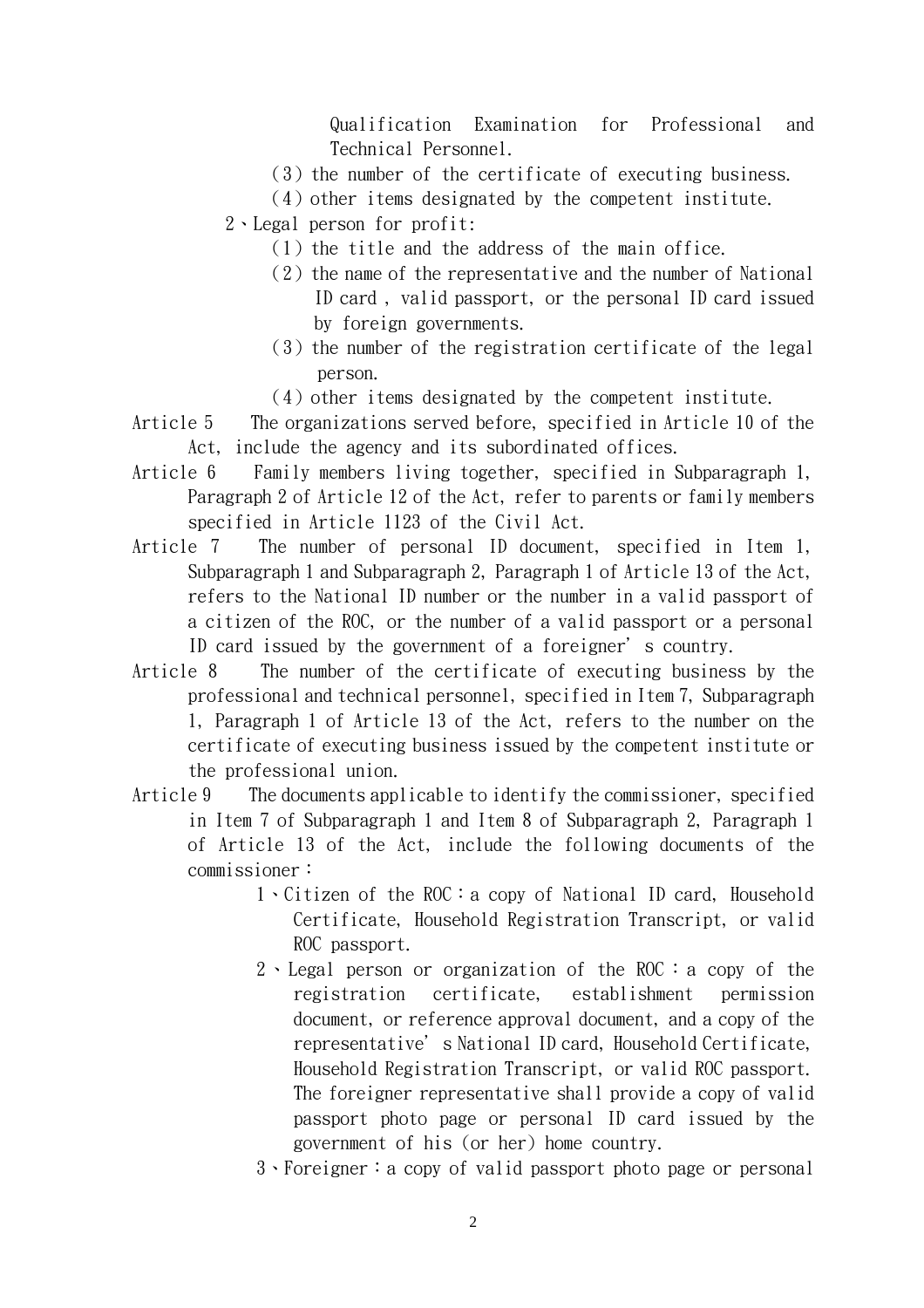ID card issued by the government of his (or her) home country.

- 4 、 Foreign legal person or organization : a copy of the registration certificate, establishment permission document, or reference approval document, and a copy of the representative's valid passport photo page or personal ID card issued by the government of his (or her) home country.
- 5、Foreign governments:a copy of commission letters.
- Article 10 Applying for lobbying registration according to Paragraph 1 to Paragraph 4 of Article 13 of the Act, the government agency the lobbied party serving shall reject the application with clear reasons when the applicant does not submit the full set of documents, or the submitted documents do not fit regulations. Applicants allowed for document complementing will be given a complementing period, and shall be rejected if not submitting complementary documents during the period or not being able to fit the regulations with the complementary documents.
- Article 11 The government agency the lobbied party serving shall designate the responsible unit or person to process registration on the website according to Article 14 of the Act, and notify the competent institute.
- Article 12 Once the lobbying registration is approved, the government agency the lobbied party serving shall notify the lobbyist and list the cautious notes on the notification letter.
- Article 13 When the lobbied party leaves or is suspended, specified in Paragraph 3 of Article 2 of the Act, the government agency shall notify the lobbyist. The lobbyist may apply for alternation registration according to Paragraph 2 of Article 13 of the Act in order to process subsequent lobbying.
- Article 14 Before commencing oral lobbying during the approved lobbying period, the lobbyist shall settle down the lobbying time and location with the government agency the lobbied party serving.

 If unable to process lobbying at the designated time and location, the lobbyist shall notify the government agency for selecting another time or to change to the written lobbying.

Article 15 For face-to-face lobbying, the lobbyist shall present his (or her) personal ID card before lobbying processes at the designated time and location. The lobbying representatives who are commissioned by the legal person or organization shall submit the delegation letter.

The lobbied party or his (or her) designated person may reject lobbying when the lobbyist does not follow the preceding paragraph.

During lobbying, the lobbied party or his (or her) designated person may assign persons to record items specified in Article 16 of the Act.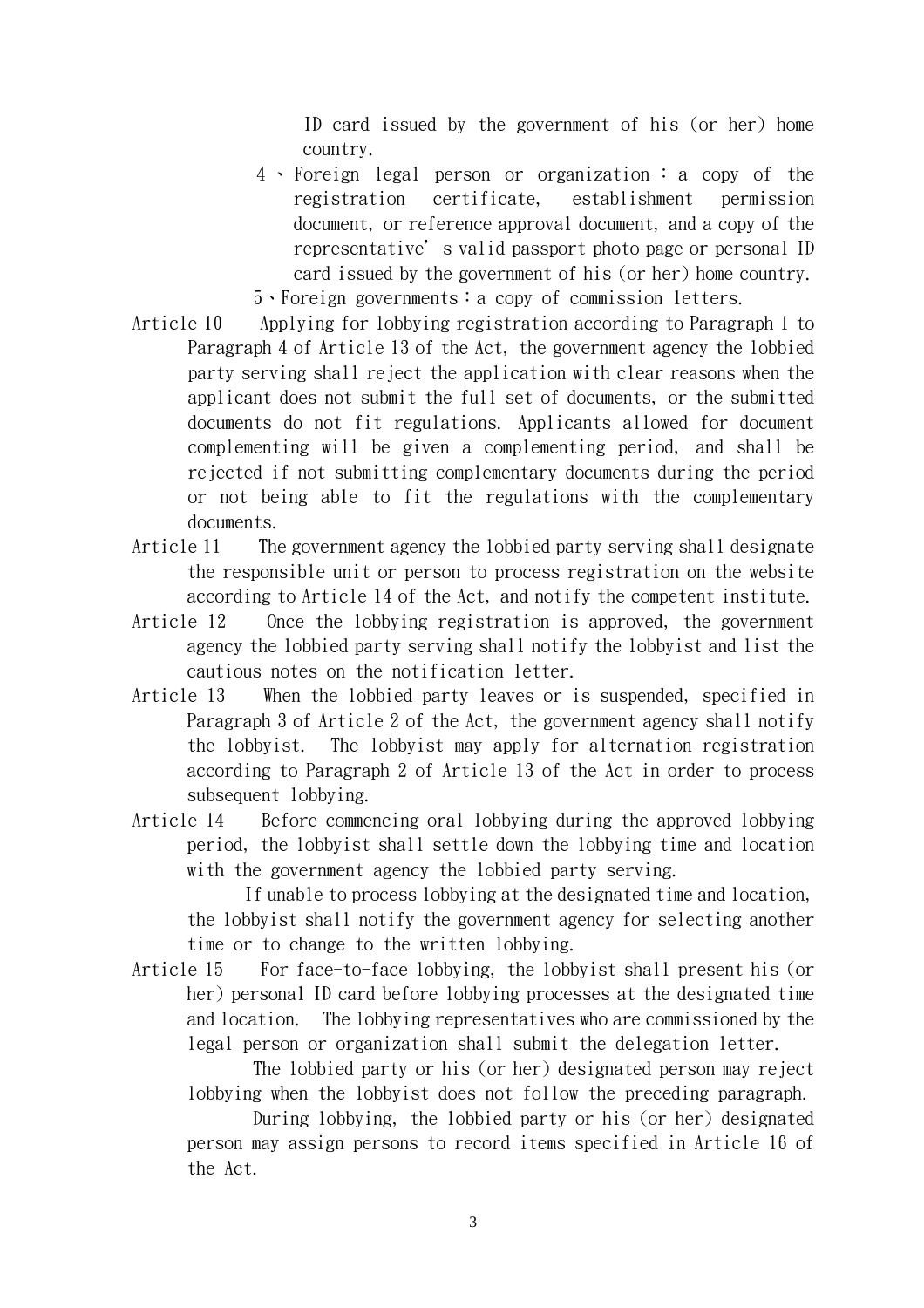Article 16 The written lobbying documents shall be delivered to the government agency the lobbied party serving by a registered mail or in person.

The lobbying documents mentioned in preceding paragraph, such as the written document delivery form, a copy of notification of lobbying registration approval, and description or related documents for lobbying contents.

Article 17 The financial statement specified in Article 17 of the Act shall be organized based on lunar calendar. For the basis of accounting process, the cash basis accounting is applied for the natural person, and accrual basis accounting is for the legal person or organization.

The financial statement mentioned in the preceding paragraph shall list the following:

1、Revenue:

(1)service revenue.

(2)other revenue.

2、Expenditure:

(1)personnel expenditure.

(2)operating expenditure.

(3)research expenditure.

(4)promotion or advertisement expenditure.

(5)public relations expenditure.

(6)transportation and travel expenditure.

(7)miscellaneous expenditure.

3、other items designated by the competent institute.

- Article 18 When the financial statement organized by the lobbyist according to Paragraph 1 of Article 17 of the Act is not completed, the government agency the lobbied party serving shall notify the lobbyist to complement documents during the designated period.
- Article 19 For the items specified by Paragraph 1 of Article 13 and Paragraph 1 of Article 17 of the Act for registration and reporting, the government agency the lobbied party serving may request the lobbyist to submit the original copy of registration application, books of payments, documents of receipts and payments, and other proof documents, and consult related institutes or personnel to provide information or explanation.
- Article 20 When executing the process specified in Paragraph 1 of Article 18 of the Act, the government agency the lobbied party serving shall publish the lobbying items and financial statements received in the previous season on the website, government gazettes, or other publishes within 30 days after each season starts.

The registration items and financial statements shall be organized and filed by case and reserved based on numbers by the